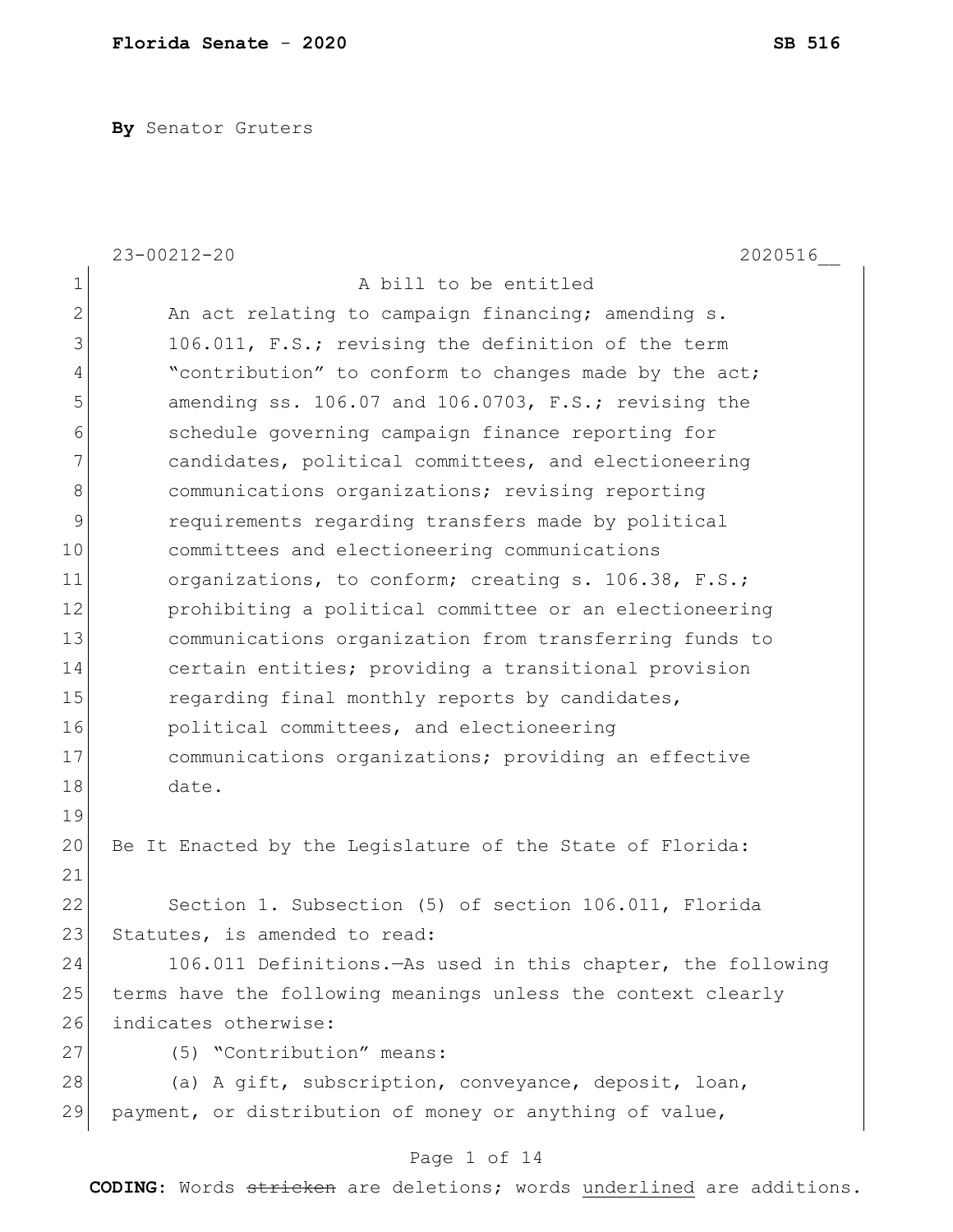23-00212-20 2020516\_\_ including contributions in kind having an attributable monetary value in any form, made for the purpose of influencing the results of an election or making an electioneering communication. (b) <del>A transfer of funds between political committees,</del> between electioneering communications organizations, or between 36 any combination of these groups. (e) The payment, by a person other than a candidate or political committee, of compensation for the personal services of another person which are rendered to a candidate or political committee without charge to the candidate or committee for such services. 42 (c)<del>(d)</del> The transfer of funds by a campaign treasurer or deputy campaign treasurer between a primary depository and a 44 | separate interest-bearing account or certificate of deposit, and the term includes interest earned on such account or certificate. Notwithstanding the foregoing meanings of "contribution," the term may not be construed to include services, including, but not limited to, legal and accounting services, provided without compensation by individuals volunteering a portion or all of 52 their time on behalf of a candidate or political committee or 53 editorial endorsements. Section 2. Subsections (1) and (2) and paragraph (a) of 55 subsection (4) of section 106.07, Florida Statutes, are amended to read: 57 106.07 Reports; certification and filing.-(1) Each campaign treasurer designated by a candidate or

#### Page 2 of 14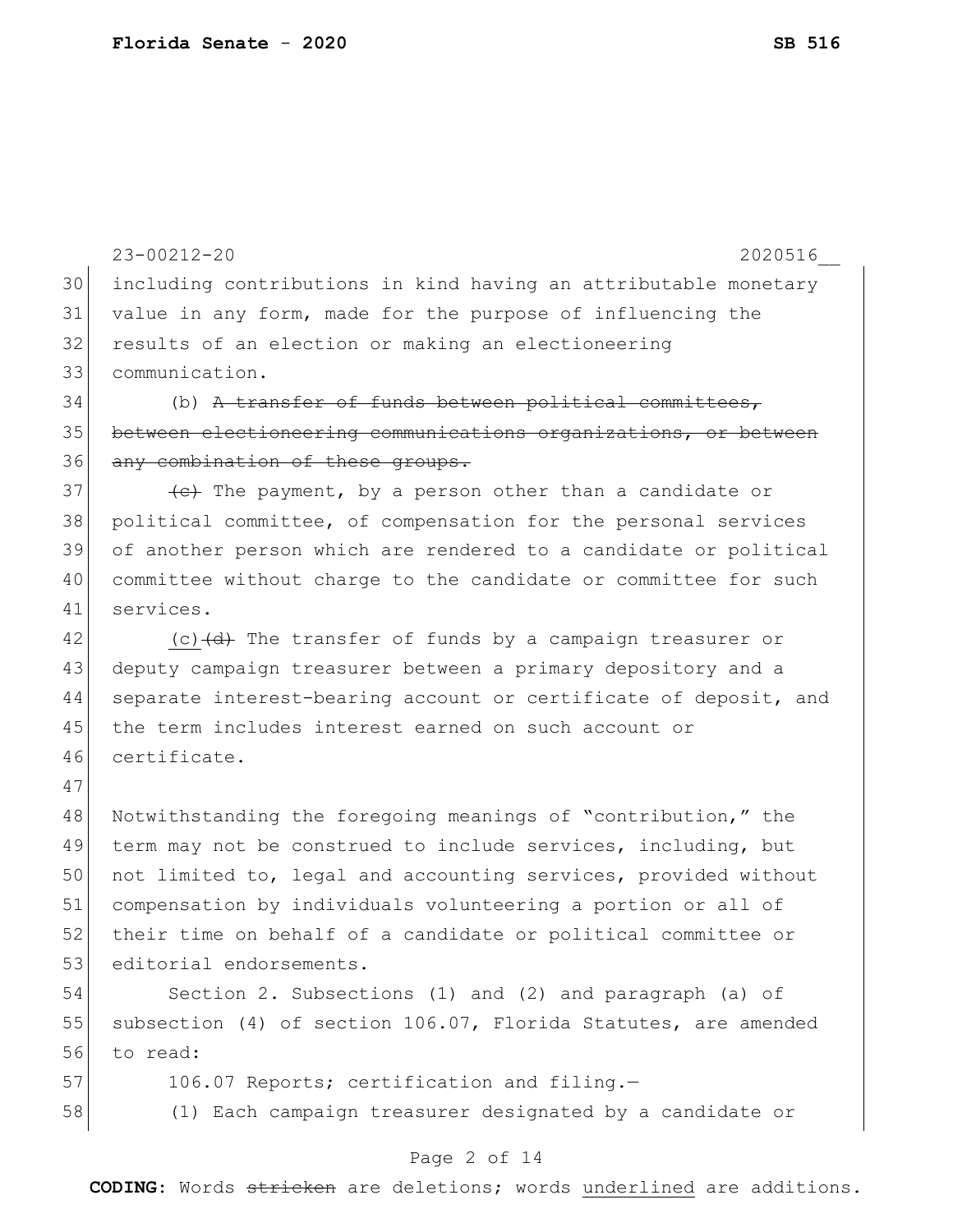23-00212-20 2020516\_\_ 59 political committee pursuant to s. 106.021 shall file regular 60 reports of all contributions received, and all expenditures 61 made, by or on behalf of such candidate or political committee. 62 Except as provided in paragraphs (a) and (b), reports shall be 63 filed on the 10th day following the end of each calendar quarter  $64$  month from the time the campaign treasurer is appointed, except 65 that, if the 10th day following the end of a calendar quarter 66 month occurs on a Saturday, Sunday, or legal holiday, the report 67 shall be filed on the next following day that is not a Saturday, 68 Sunday, or legal holiday. Quarterly Nonthly reports must shall 69 include all contributions received and expenditures made during 70 the calendar quarter month which have not otherwise been 71 reported pursuant to this section. 72  $($ a) A statewide candidate <del>or a political committee required</del> 73 to file reports with the division must file reports:  $74$  1. on the 60th day immediately preceding the primary 75 election, and each week thereafter, with the last weekly report 76 being filed on the 4th day immediately preceding the general 77 election.  $78$   $2.$  On the 10th day immediately preceding the general 79 election, and each day thereafter, with the last daily report 80 being filed the 5th day immediately preceding the general 81 election. 82 (b) Any other candidate or a political committee required 83 to file reports with a filing officer other than the division 84 must file reports on the 32nd, 25th, 18th, 11th, and 4th days 85  $\sqrt{60t}$  day immediately preceding the primary election, and on the 86 46th, 32nd, 25th, 18th, 11th, and 4th days biweekly on each

87 Friday thereafter through and including the 4th day immediately

# Page 3 of 14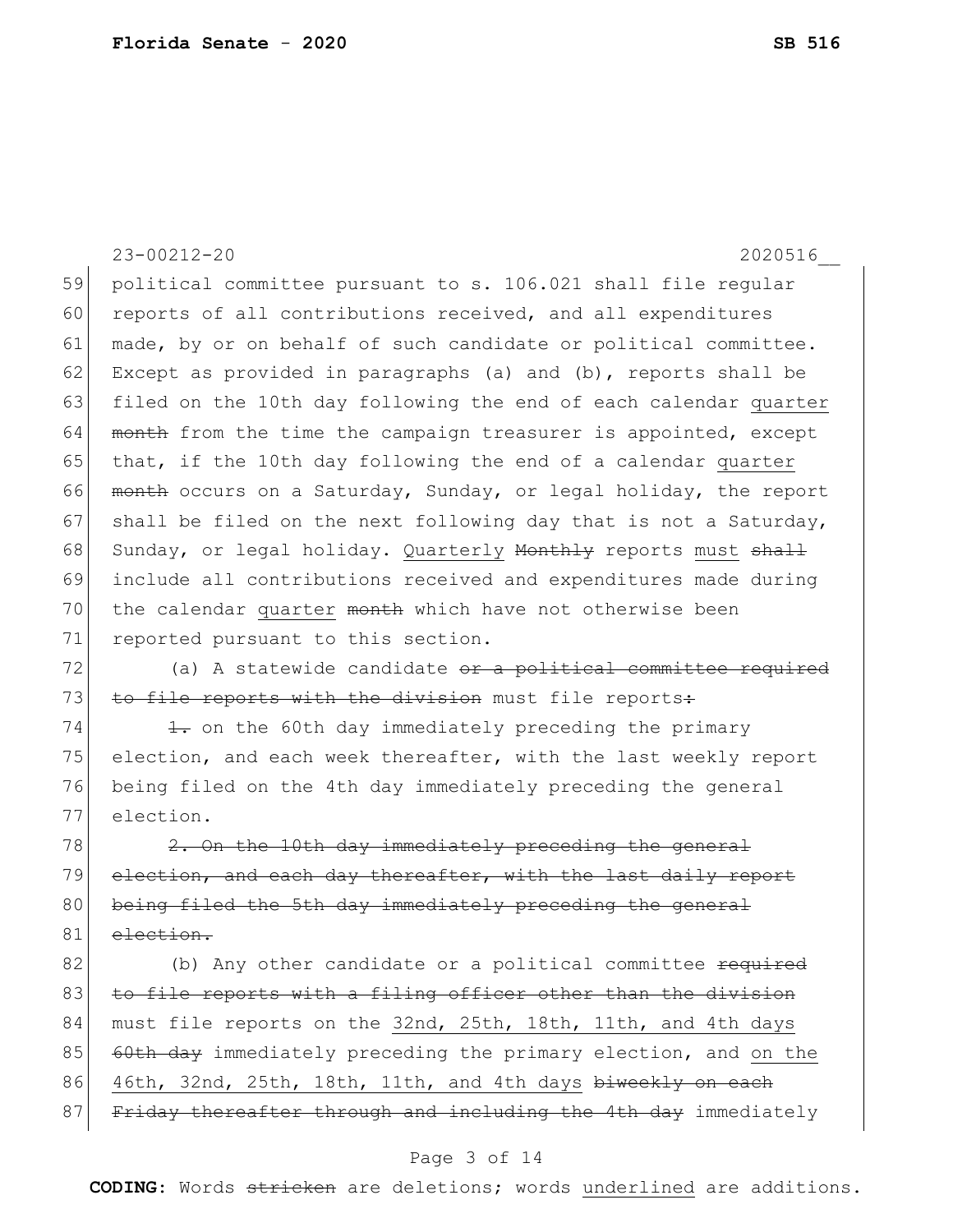23-00212-20 2020516\_\_ 88 preceding the general election, with additional reports due on 89 the 25th and 11th days before the primary election and the 90 general election.

91 (c) Following the last day of qualifying for office, any 92 unopposed candidate need only file a report within 90 days after 93 the date such candidate became unopposed. Such report shall 94 contain all previously unreported contributions and expenditures 95 as required by this section and shall reflect disposition of 96 funds as required by s. 106.141.

97 (d)1. When a special election is called to fill a vacancy 98 in office, all political committees making contributions or 99 expenditures to influence the results of such special election 100 or the preceding special primary election shall file campaign 101 treasurers' reports with the filing officer on the dates set by 102 the Department of State pursuant to s. 100.111.

103 2. When an election is called for an issue to appear on the 104 ballot at a time when no candidates are scheduled to appear on 105 the ballot, all political committees making contributions or 106 expenditures in support of or in opposition to such issue shall 107 file reports on the 18th and 4th days before such election.

108 (e) The filing officer shall provide each candidate with a 109 schedule designating the beginning and end of reporting periods 110 as well as the corresponding designated due dates.

 (2)(a)1. All reports required of a candidate by this 112 section shall be filed with the officer before whom the candidate is required by law to qualify. All candidates who file with the Department of State shall file their reports pursuant to s. 106.0705. Except as provided in s. 106.0705, reports shall 116 be filed not later than 5 p.m. of the day designated; however,

#### Page 4 of 14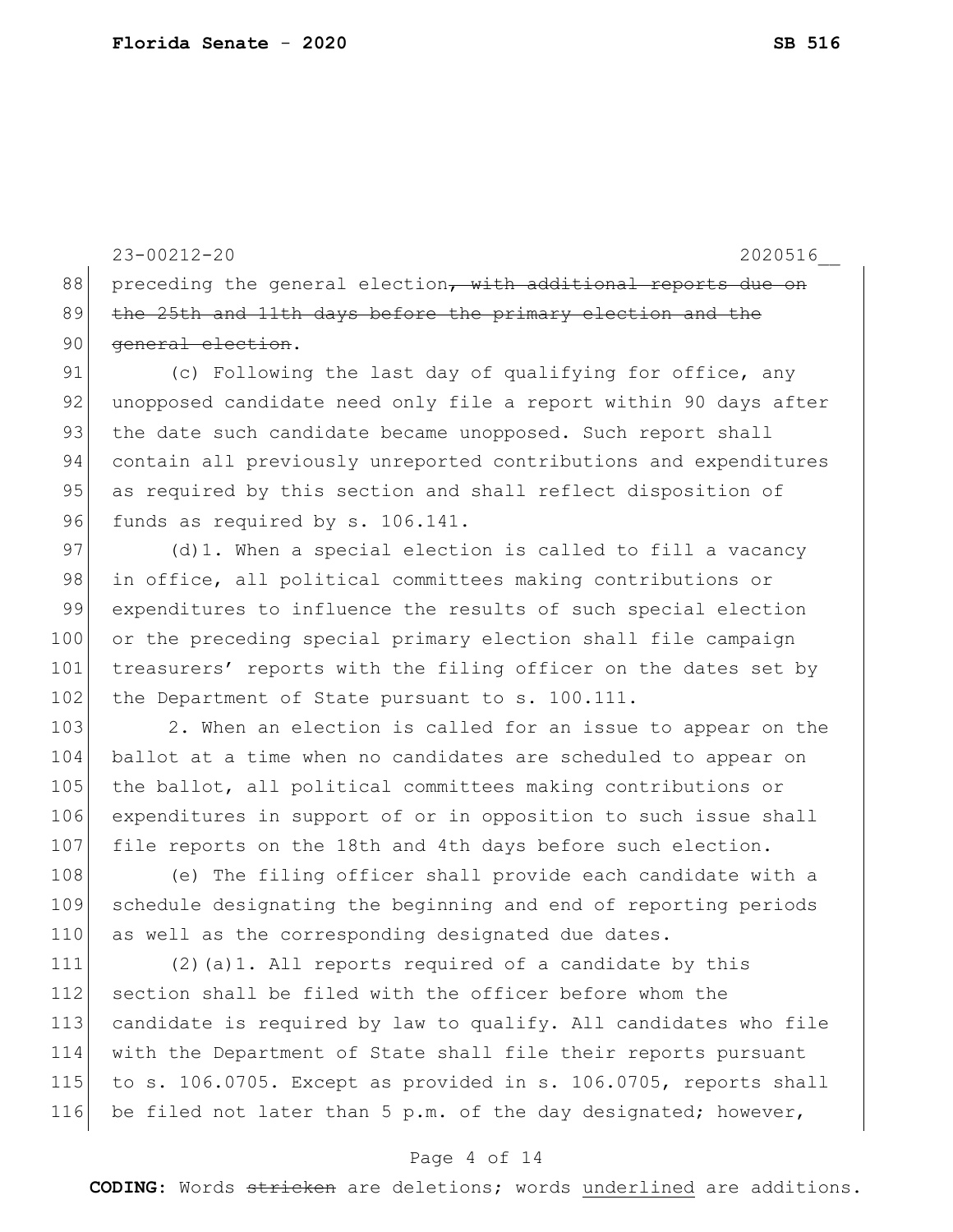23-00212-20 2020516\_\_ 117 any report postmarked by the United States Postal Service no 118 later than midnight of the day designated is deemed to have been 119 filed in a timely manner. Any report received by the filing 120 officer within 5 days after the designated due date that was 121 delivered by the United States Postal Service is deemed timely 122 filed unless it has a postmark that indicates that the report 123 was mailed after the designated due date. A certificate of 124 mailing obtained from and dated by the United States Postal 125 Service at the time of mailing, or a receipt from an established 126 courier company, which bears a date on or before the date on 127 which the report is due, suffices as proof of mailing in a 128 timely manner. Reports other than daily reports must contain 129 information on all previously unreported contributions received 130 and expenditures made as of the preceding Friday, except that 131 the report filed on the Friday immediately preceding the 132 election must contain information on all previously unreported 133 contributions received and expenditures made as of the day 134 preceding that designated due date<del>; daily reports must contain</del> 135 information on all previously unreported contributions received 136 as of the preceding day. All such reports are open to public 137 inspection.

138 2. This subsection does not prohibit the governing body of 139 a political subdivision, by ordinance or resolution, from 140 imposing upon its own officers and candidates electronic filing 141 requirements not in conflict with s. 106.0705. Expenditure of 142 public funds for such purpose is deemed to be for a valid public 143 purpose.

144 (b)1. Any report that is deemed to be incomplete by the 145 officer with whom the candidate qualifies must be accepted on a

# Page 5 of 14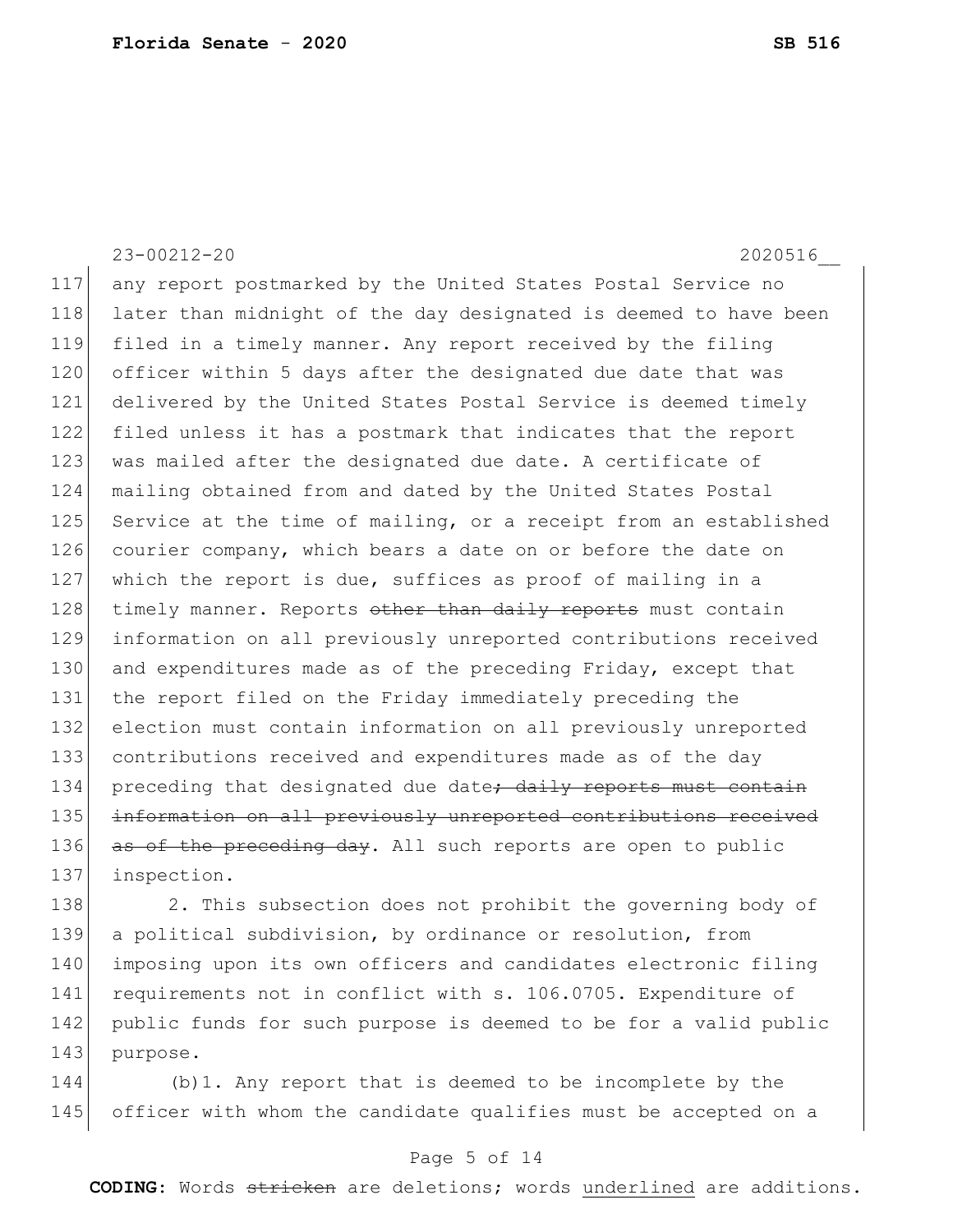23-00212-20 2020516\_\_ 146 conditional basis. The campaign treasurer shall be notified by 147 certified mail or by another method using a common carrier that 148 provides a proof of delivery of the notice as to why the report 149 is incomplete and within 7 days after receipt of such notice 150 must file an addendum to the report providing all information 151 necessary to complete the report in compliance with this 152 section. Failure to file a complete report after such notice 153 constitutes a violation of this chapter. 154 2. Notice is deemed complete upon proof of delivery of a 155 written notice to the mailing or street address of the campaign 156 treasurer or registered agent of record with the filing officer. 157 (4) (a) Except for daily reports, to which only the 158 contributions provisions below apply, and except as provided in 159 paragraph (b), each report required by this section must 160 contain: 161 1. The full name, address, and occupation, if any, of each 162 person who has made one or more contributions to or for such 163 committee or candidate within the reporting period, together 164 with the amount and date of such contributions. For 165 corporations, the report must provide as clear a description as 166 practicable of the principal type of business conducted by the 167 corporation. However, if the contribution is \$100 or less or is 168 from a relative, as defined in s. 112.312, provided that the 169 relationship is reported, the occupation of the contributor or 170 the principal type of business need not be listed. 171 2. The name and address of each political committee from 172 which the reporting committee or the candidate received, or to 173 which the reporting committee or candidate made, any transfer of

#### Page 6 of 14

174 funds, together with the amounts and dates of all transfers.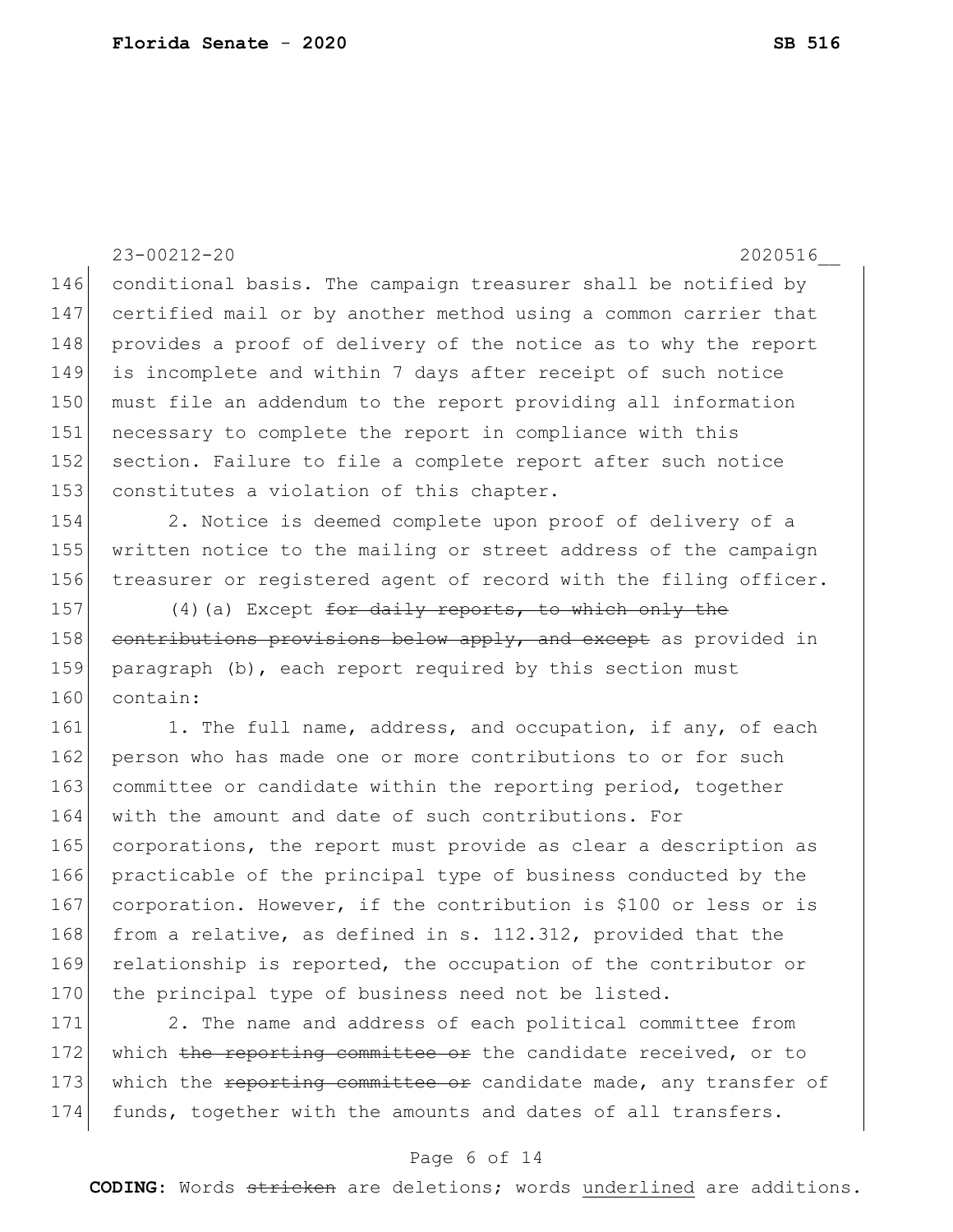```
23-00212-20 2020516__
175 3. Each loan for campaign purposes to or from any person or
176 political committee within the reporting period, together with 
177 the full names, addresses, and occupations, and principal places 
178 of business, if any, of the lender and endorsers, if any, and
179 the date and amount of such loans.
180 4. A statement of each contribution, rebate, refund, or
181 other receipt not otherwise listed under subparagraphs 1.
182 through 3.
183 5. The total sums of all loans, in-kind contributions, and
184 other receipts by or for such committee or candidate during the 
185 reporting period. The reporting forms shall be designed to
186 elicit separate totals for in-kind contributions, loans, and
187 other receipts.
188 6. The full name and address of each person to whom
189 expenditures have been made by or on behalf of the committee or 
190 candidate within the reporting period; the amount, date, and
191 purpose of each such expenditure; and the name and address of,
192 and office sought by, each candidate on whose behalf such
193 expenditure was made. However, expenditures made from the petty
194 cash fund provided by s. 106.12 need not be reported
195 individually.
196 7. The full name and address of each person to whom an
197 expenditure for personal services, salary, or reimbursement for
198 authorized expenses as provided in s. 106.021(3) has been made
199 and which is not otherwise reported, including the amount, date,
200 and purpose of such expenditure. However, expenditures made from
201 the petty cash fund provided for in s. 106.12 need not be
202 reported individually. Receipts for reimbursement for authorized
203 expenditures shall be retained by the treasurer along with the
```
# Page 7 of 14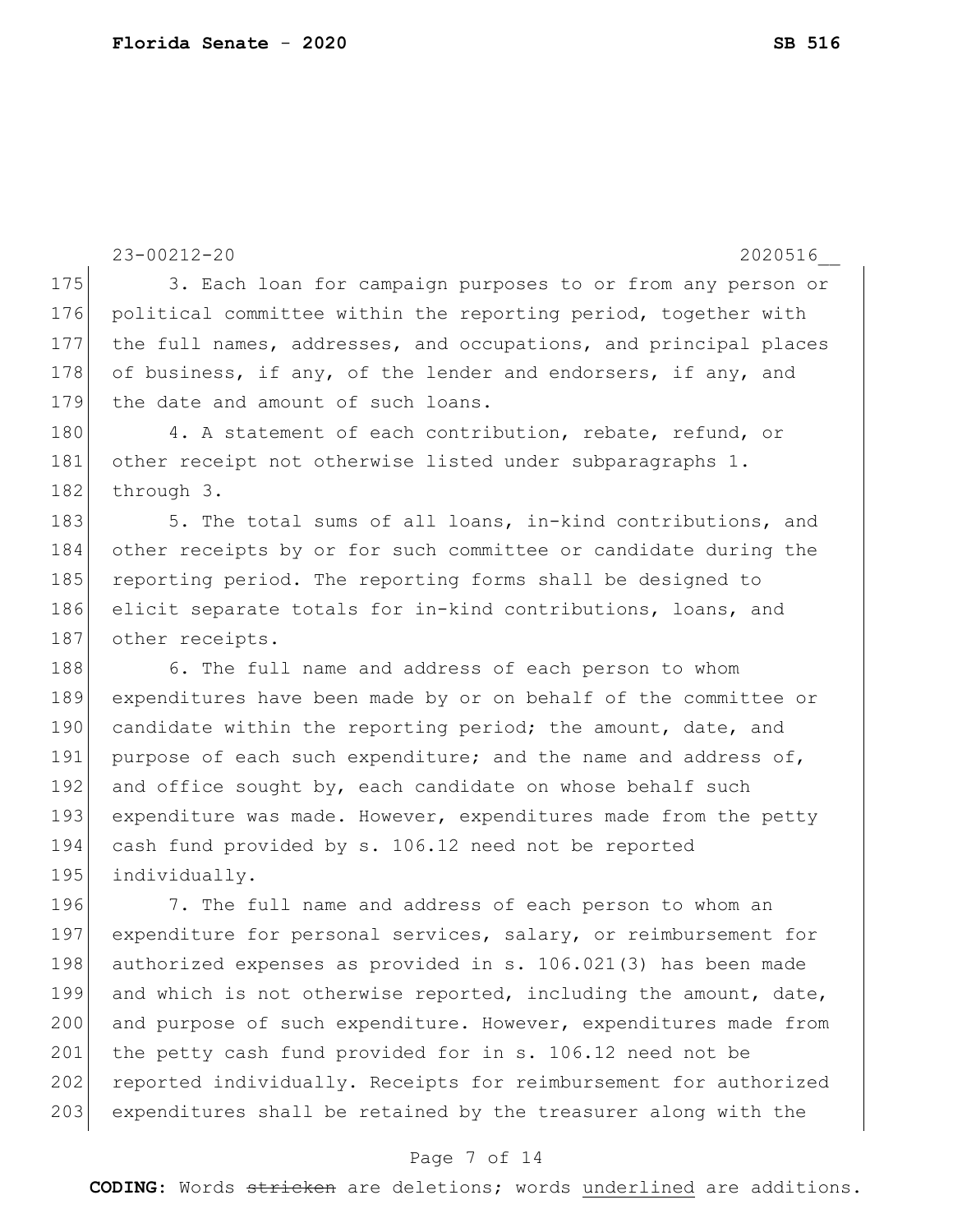23-00212-20 2020516\_\_ 204 records for the campaign account. 205 8. The total amount withdrawn and the total amount spent 206 for petty cash purposes pursuant to this chapter during the 207 reporting period. 208 9. The total sum of expenditures made by such committee or 209 candidate during the reporting period. 210 10. The amount and nature of debts and obligations owed by 211 or to the committee or candidate, which relate to the conduct of 212 any political campaign. 213 11. Transaction information for each credit card purchase. 214 Receipts for each credit card purchase shall be retained by the 215 treasurer with the records for the campaign account. 216 12. The amount and nature of any separate interest-bearing 217 accounts or certificates of deposit and identification of the 218 financial institution in which such accounts or certificates of 219 deposit are located. 220 13. The primary purposes of an expenditure made indirectly 221 through a campaign treasurer pursuant to s. 106.021(3) for goods 228 Section 3. Subsections (1) and (2) and paragraph (a) of 231 106.0703 Electioneering communications organizations;

222 and services such as communications media placement or 223 procurement services, campaign signs, insurance, and other 224 expenditures that include multiple components as part of the 225 expenditure. The primary purpose of an expenditure shall be that 226 purpose, including integral and directly related components, 227 that comprises 80 percent of such expenditure.

229 subsection (3) of section 106.0703, Florida Statutes, are 230 amended to read:

232 reporting requirements; certification and filing; penalties.-

#### Page 8 of 14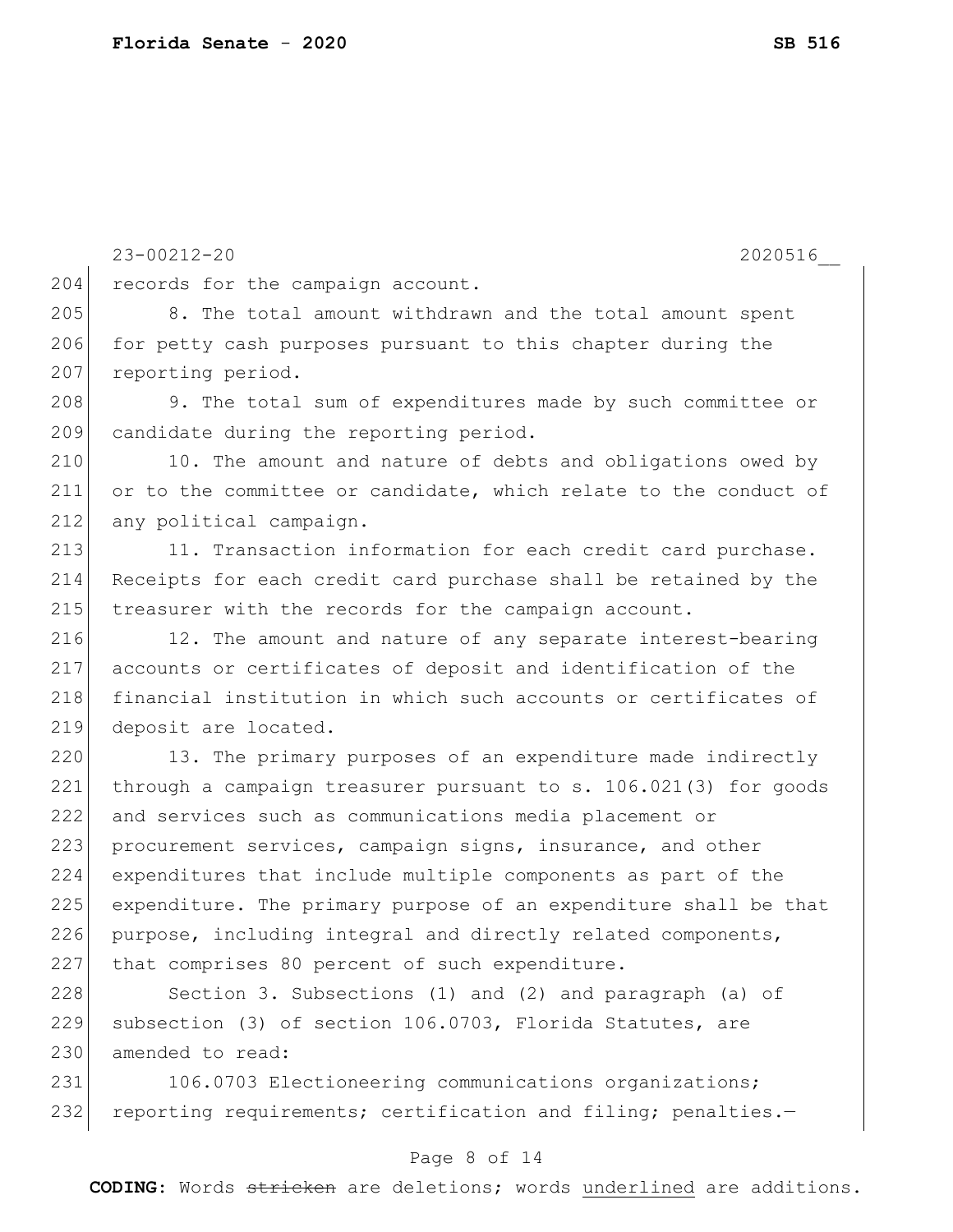23-00212-20 2020516\_\_ 233 (1)(a) Each electioneering communications organization 234 shall file regular reports of all contributions received and all 235 expenditures made by or on behalf of the organization. Except as 236 provided in paragraph (b) paragraphs (b) and (e), reports must 237 be filed on the 10th day following the end of each calendar 238 quarter month from the time the organization is registered. 239 However, if the 10th day following the end of a calendar quarter 240 month occurs on a Saturday, Sunday, or legal holiday, the report 241 must be filed on the next following day that is not a Saturday, 242 Sunday, or legal holiday. Quarterly Monthly reports must include 243 all contributions received and expenditures made during the 244 calendar quarter month that have not otherwise been reported 245 pursuant to this section. 246 (b) For an electioneering communications organization  $247$  required to file reports with the division, reports must be  $248$  filed: 249 1. On the 60th day immediately preceding the primary 250 election, and each week thereafter, with the last weekly report 251 being filed on the 4th day immediately preceding the general  $252$  election. 253 2. On the 10th day immediately preceding the general 254 election, and every day thereafter excluding the 4th day 255 immediately preceding the general election, with the last daily 256 report being filed the day before the general election.  $257$   $\leftarrow$   $\leftarrow$  For An electioneering communications organization must 258 file reports required to file reports with a filing officer 259 other than the division, reports must be filed on the 32nd, 260 25th, 18th, 11th, and 4th days 60th day immediately preceding 261 the primary election, and on the 46th, 32nd, 25th, 18th, 11th,

# Page 9 of 14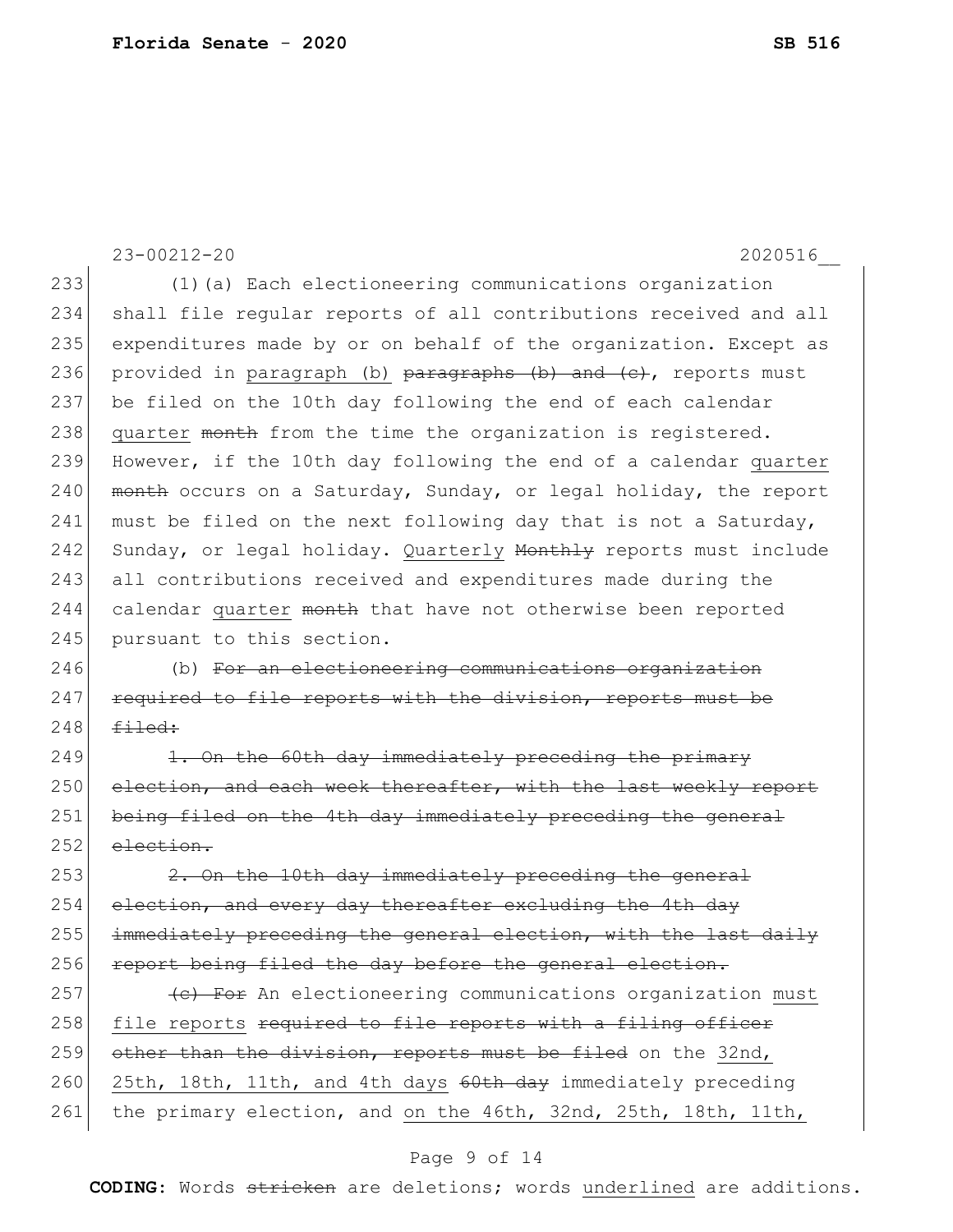262 and 4th days biweekly on each Friday thereafter through and 263 including the 4th day immediately preceding the general 264 election, with additional reports due on the 25th and 11th days 265 before the primary election and the general election. 266  $(c)$  (c)  $(d)$  When a special election is called to fill a vacancy 267 in office, all electioneering communications organizations 268 making contributions or expenditures to influence the results of 269 the special election shall file reports with the filing officer  $270$  on the dates set by the Department of State pursuant to s. 271 100.111. 272 (d)  $\left(e\right)$  In addition to the reports required by paragraph  $273$  (a), an electioneering communications organization that is 274 registered with the Department of State and that makes a 275 contribution or expenditure to influence the results of a county 276 or municipal election that is not being held at the same time as 277 a state or federal election must file reports with the county or 278 municipal filing officer on the same dates as county or 279 municipal candidates or committees for that election. The 280 electioneering communications organization must also include the 281 expenditure in the next report filed with the Division of 282 Elections pursuant to this section following the county or 283 municipal election. 284 (e)  $(f)$  The filing officer shall make available to each 285 electioneering communications organization a schedule 286 designating the beginning and end of reporting periods as well

287 as the corresponding designated due dates.

288  $(2)(a)$  Except as provided in s. 106.0705, the reports 289 required of an electioneering communications organization shall 290 be filed with the filing officer not later than  $5$  p.m. of the

#### Page 10 of 14

**CODING**: Words stricken are deletions; words underlined are additions.

23-00212-20 2020516\_\_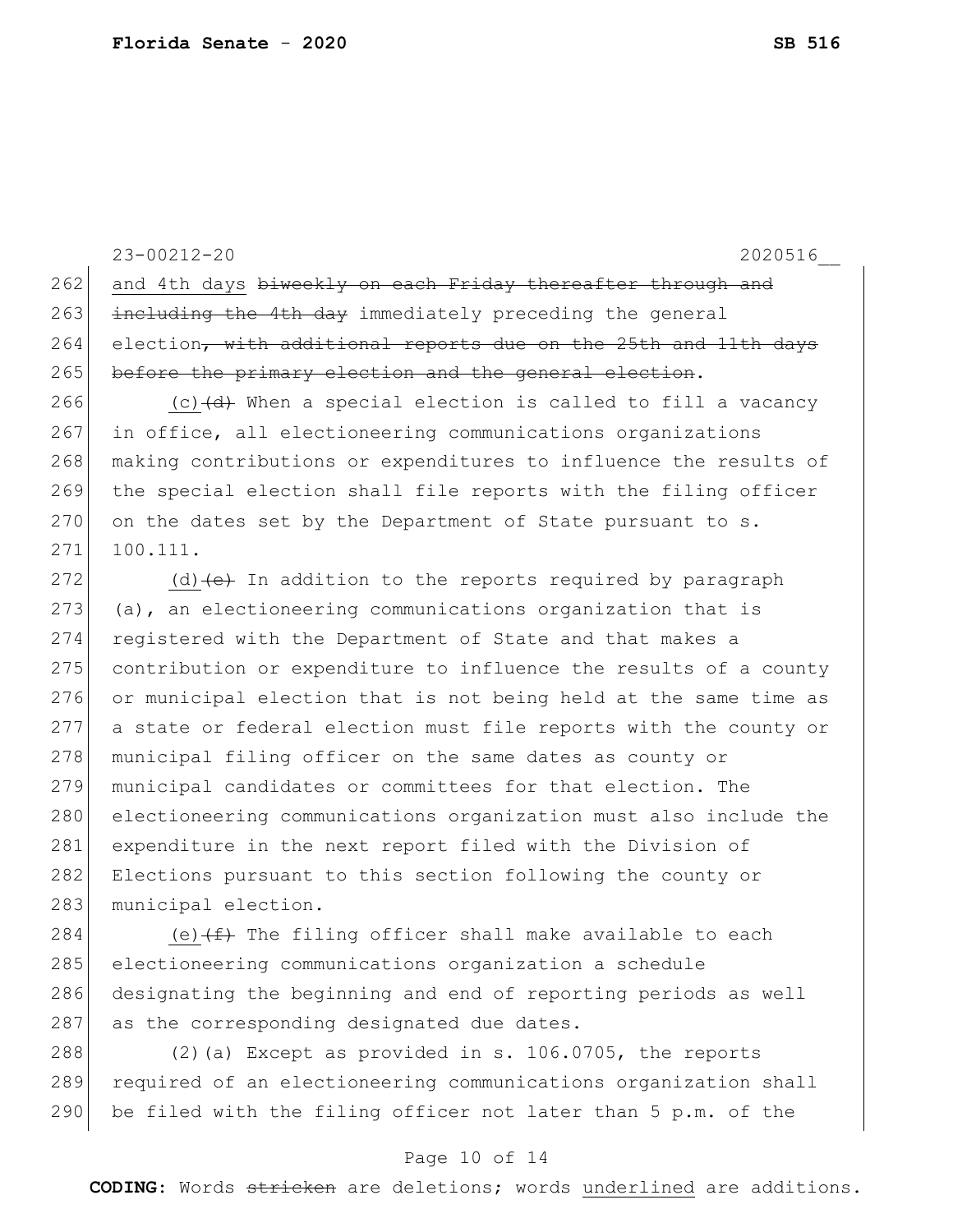23-00212-20 2020516\_\_ 291 day designated. However, any report postmarked by the United 292 States Postal Service no later than midnight of the day 293 designated is deemed to have been filed in a timely manner. Any 294 report received by the filing officer within 5 days after the 295 designated due date that was delivered by the United States 296 Postal Service is deemed timely filed unless it has a postmark 297 that indicates that the report was mailed after the designated 298 due date. A certificate of mailing obtained from and dated by 299 the United States Postal Service at the time of mailing, or a 300 receipt from an established courier company, which bears a date 301 on or before the date on which the report is due, suffices as  $302$  proof of mailing in a timely manner. Reports other than daily 303 **reports** must contain information on all previously unreported 304 contributions received and expenditures made as of the preceding 305 Friday, except that the report filed on the Friday immediately 306 preceding the election must contain information on all 307 previously unreported contributions received and expenditures 308 made as of the day preceding the designated due date<del>; daily</del> 309 reports must contain information on all previously unreported  $310$  contributions received as of the preceding day. All such reports 311 are open to public inspection.

 (b)1. Any report that is deemed to be incomplete by the officer with whom the electioneering communications organization files shall be accepted on a conditional basis. The treasurer of the electioneering communications organization shall be notified, by certified mail or other common carrier that can establish proof of delivery for the notice, as to why the report 318 is incomplete. Within 7 days after receipt of such notice, the treasurer must file an addendum to the report providing all

# Page 11 of 14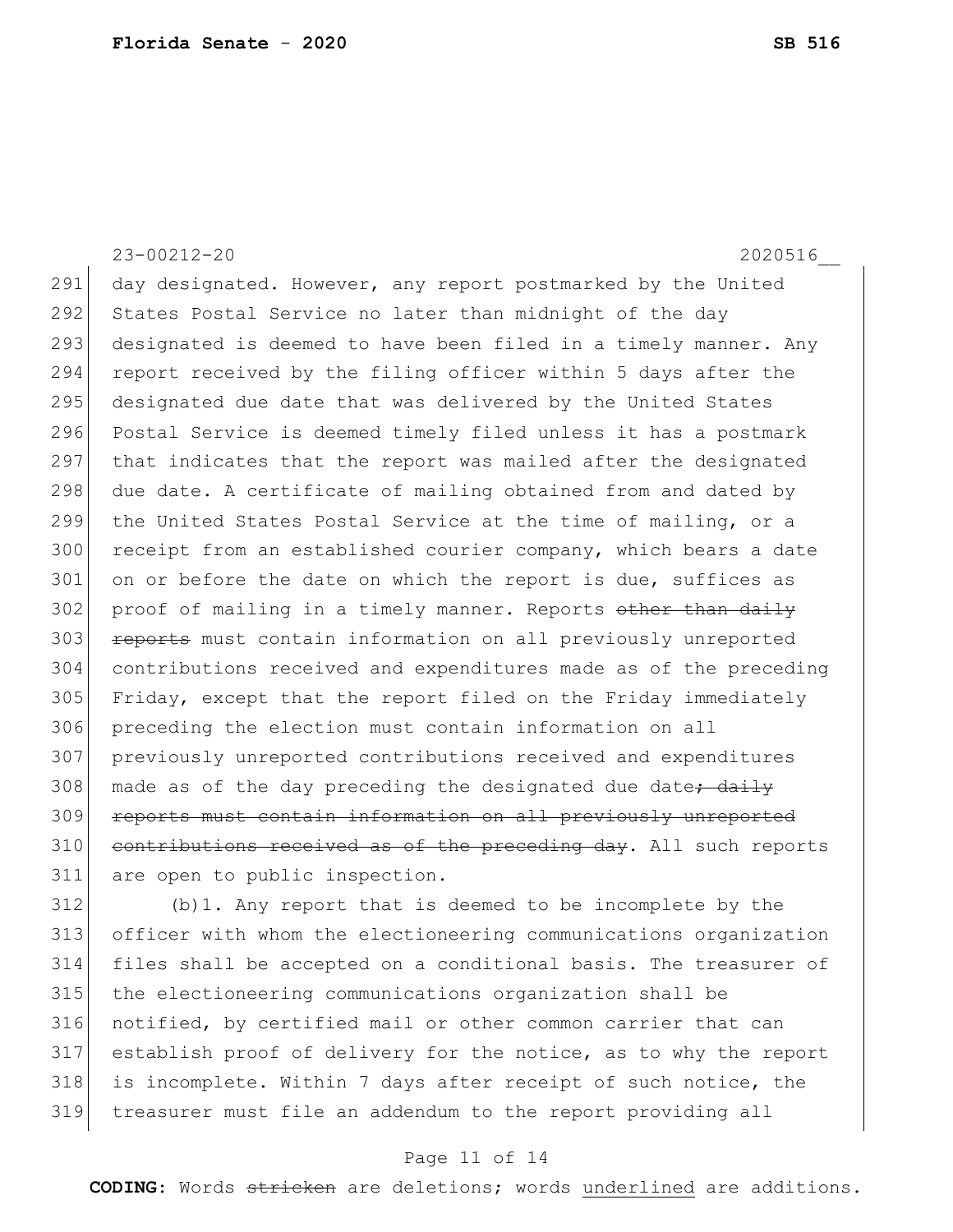|     | 2020516<br>$23 - 00212 - 20$                                     |
|-----|------------------------------------------------------------------|
| 320 | information necessary to complete the report in compliance with  |
| 321 | this section. Failure to file a complete report after such       |
| 322 | notice constitutes a violation of this chapter.                  |
| 323 | 2. Notice is deemed sufficient upon proof of delivery of         |
| 324 | written notice to the mailing or street address of the treasurer |
| 325 | or registered agent of the electioneering communication          |
| 326 | organization on record with the filing officer.                  |
| 327 | $(3)$ (a) Except for daily reports, to which only the            |
| 328 | contribution provisions below apply, Each report required by     |
| 329 | this section must contain:                                       |
| 330 | 1. The full name, address, and occupation, if any, of each       |
| 331 | person who has made one or more contributions to or for such     |
| 332 | electioneering communications organization within the reporting  |
| 333 | period, together with the amount and date of such contributions. |
| 334 | For corporations, the report must provide as clear a description |
| 335 | as practicable of the principal type of business conducted by    |
| 336 | the corporation. However, if the contribution is \$100 or less,  |
| 337 | the occupation of the contributor or the principal type of       |
| 338 | business need not be listed.                                     |
| 339 | 2. The name and address of each political committee from         |
| 340 | which or to which the reporting electioneering communications    |
| 341 | organization made any transfer of funds, together with the       |
| 342 | amounts and dates of all transfers.                              |
| 343 | 3. Each loan for electioneering communication purposes to        |
| 344 | or from any person or political committee within the reporting   |
| 345 | period, together with the full names, addresses, and occupations |
| 346 | and principal places of business, if any, of the lender and      |
| 347 | endorsers, if any, and the date and amount of such loans.        |
| 348 | 3.4. A statement of each contribution, rebate, refund, or        |

# Page 12 of 14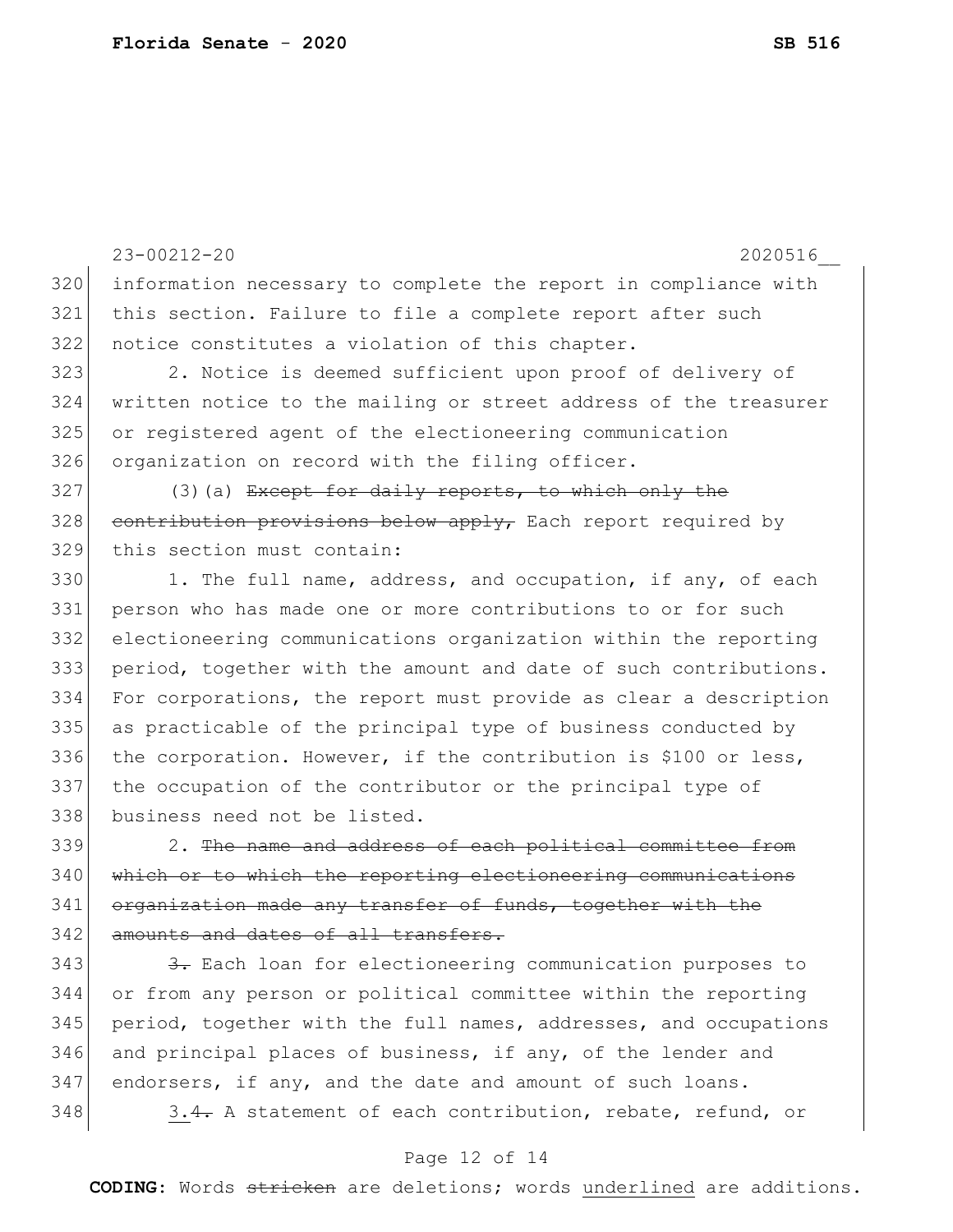23-00212-20 2020516\_\_ other receipt not otherwise listed under subparagraph 1. or 350 subparagraph 2. subparagraphs 1.-3.  $\vert$  4.5. The total sums of all loans, in-kind contributions, and other receipts by or for such electioneering communications organization during the reporting period. The reporting forms shall be designed to elicit separate totals for in-kind contributions, loans, and other receipts. 356 5.6. The full name and address of each person to whom expenditures have been made by or on behalf of the electioneering communications organization within the reporting 359 period and the amount, date, and purpose of each expenditure. 6.7. The full name and address of each person to whom an expenditure for personal services, salary, or reimbursement for 362 expenses has been made and that is not otherwise reported, including the amount, date, and purpose of the expenditure. 364 7.8. The total sum of expenditures made by the electioneering communications organization during the reporting 366 period. 367 8.9. The amount and nature of debts and obligations owed by or to the electioneering communications organization that relate to the conduct of any electioneering communication. 370 9.<del>10.</del> Transaction information for each credit card purchase. Receipts for each credit card purchase shall be retained by the electioneering communications organization. 373 10. 11. The amount and nature of any separate interest- bearing accounts or certificates of deposit and identification of the financial institution in which such accounts or

376 certificates of deposit are located.

377 11.12. The primary purposes of an expenditure made

#### Page 13 of 14